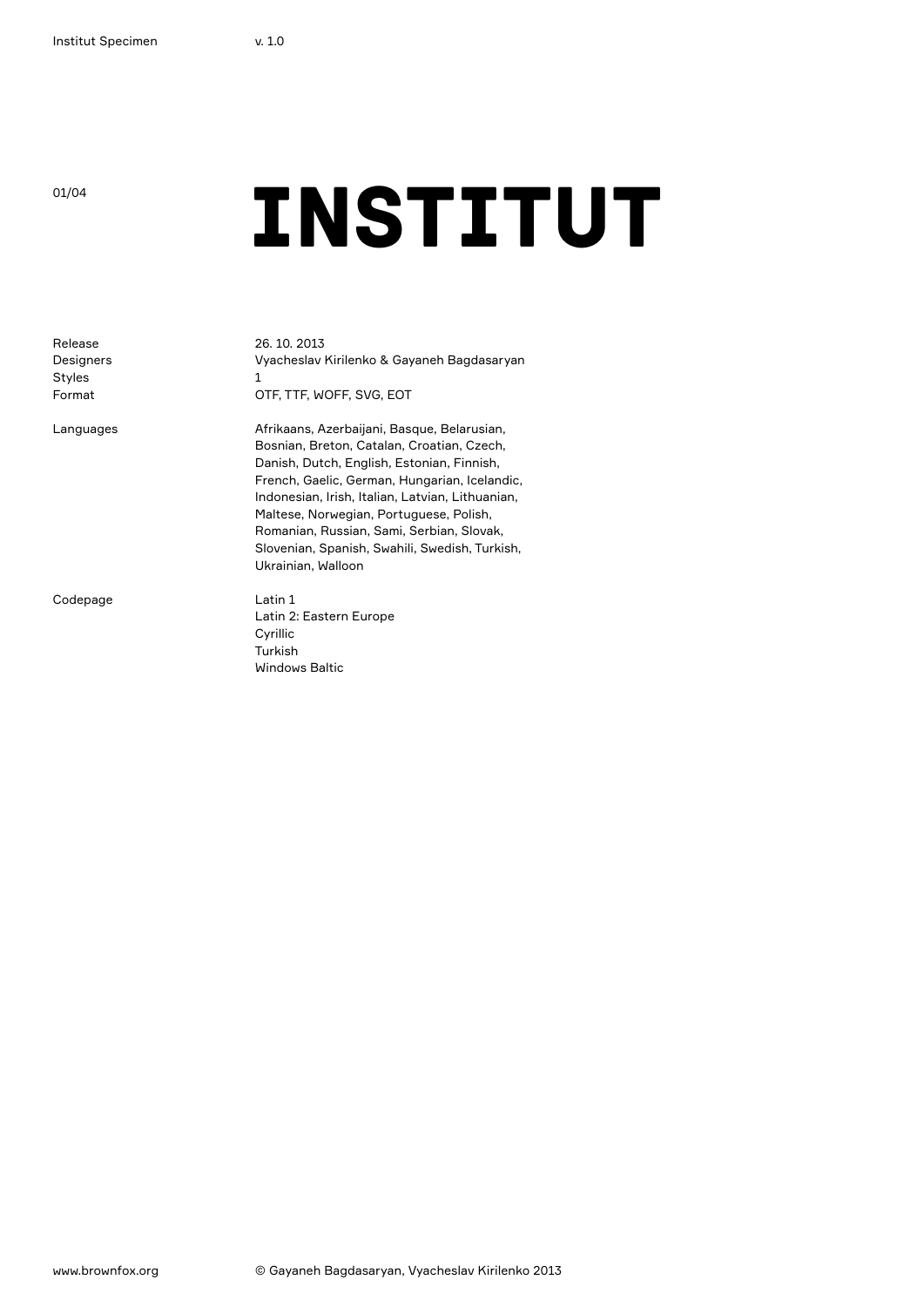02/04

Glyphs

| Latin Capitals                | ABCDEFGHIJKLMNOPORSTUVWXYZ                                                     |
|-------------------------------|--------------------------------------------------------------------------------|
| <b>Numbers</b>                | 0123456789                                                                     |
| Punctuation                   | $[?i\delta_{\cdot,\cdot;\cdot\cdot}$ = = -- $\cdot$ /\()[]{}  ++*"'","", o «»_ |
| Miscellaneous                 | <b>@&amp;%%#¶©®™N</b>                                                          |
| <b>Mathematical Operators</b> | $x + -\frac{1}{2}$ $(x - 1)^{0} -$                                             |
| Fractions                     | $\frac{1}{4}$ $\frac{1}{2}$ $\frac{3}{4}$                                      |
| Currency                      | S€E¥¢                                                                          |
| <b>Accented Capitals</b>      | <i><b>ÀÁÂĀÄÅĀĄÆÇČĐÈÉÊËĒĖĘĢÌÍÎÏĨĪĮKĶŁĻŃÑNŊ</b></i>                              |
|                               | ÒÓÔÕÖÖŌŒŖŚŠŦÙÚÛÜŨŪŲÝŸŹŽŻÞ                                                      |
| <b>Cyrillic Capitals</b>      | <b>АБВГДЕЁЖЗИЙКЛМНОПРСТУФХЦЧШЩЪЫЬЭЮЯ</b>                                       |
|                               | <b>ЂЋЃҐ</b> ЄЅӀЇЈЉЊЌЎЏ                                                         |
| Arrows                        | ←↑→↓                                                                           |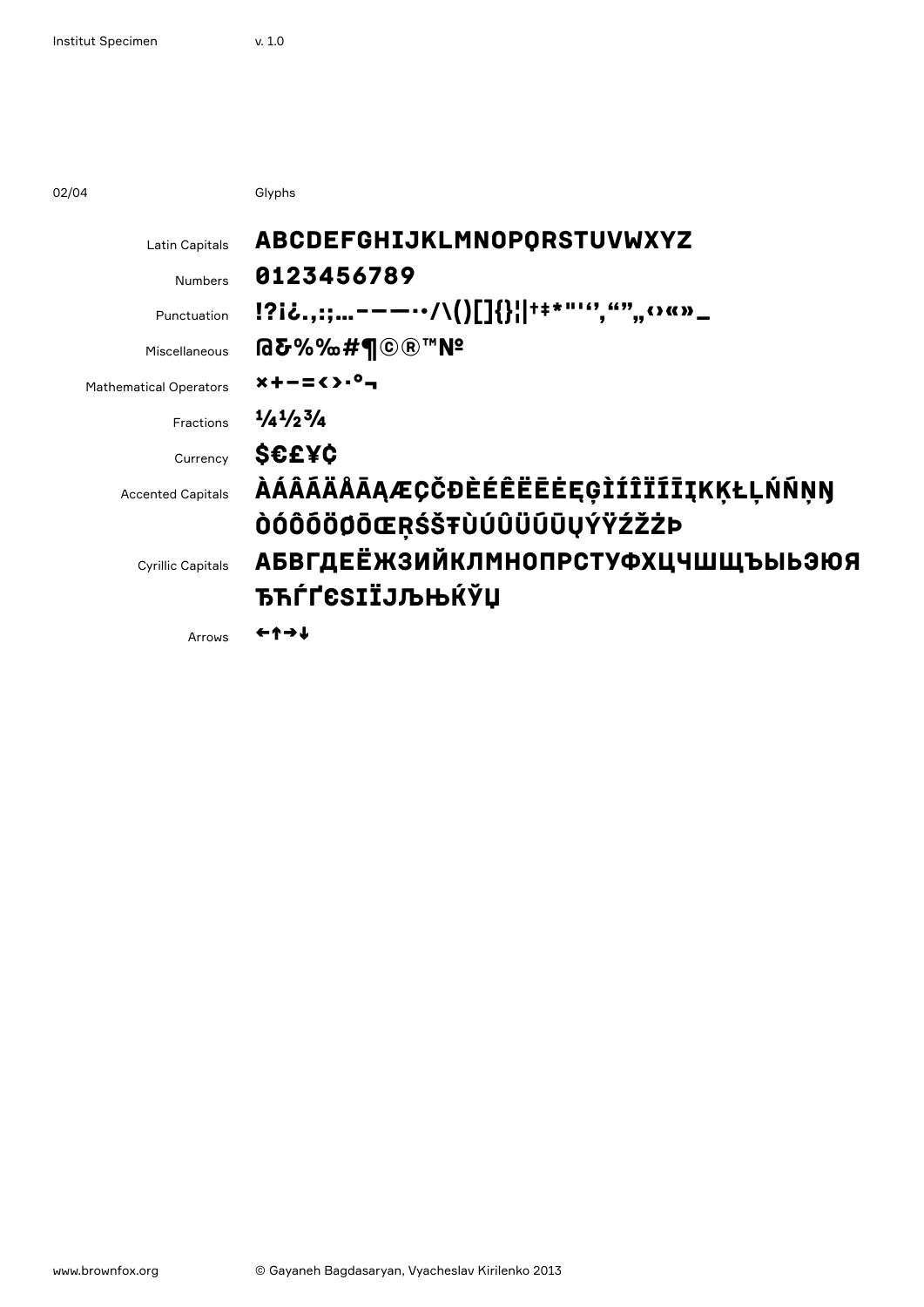03/04

48 points, 50 leading

## He concluded that the Sami had lived no further south

36 points, 40 leading

## He concluded that the Sami had lived no further south than Lierne in Nord-Trøndelag

24 points, 28 leading

He concluded that the Sami had lived no further south than Lierne in Nord-Trøndelag county until around 1500, when they had started moving south, reaching the area around Lake